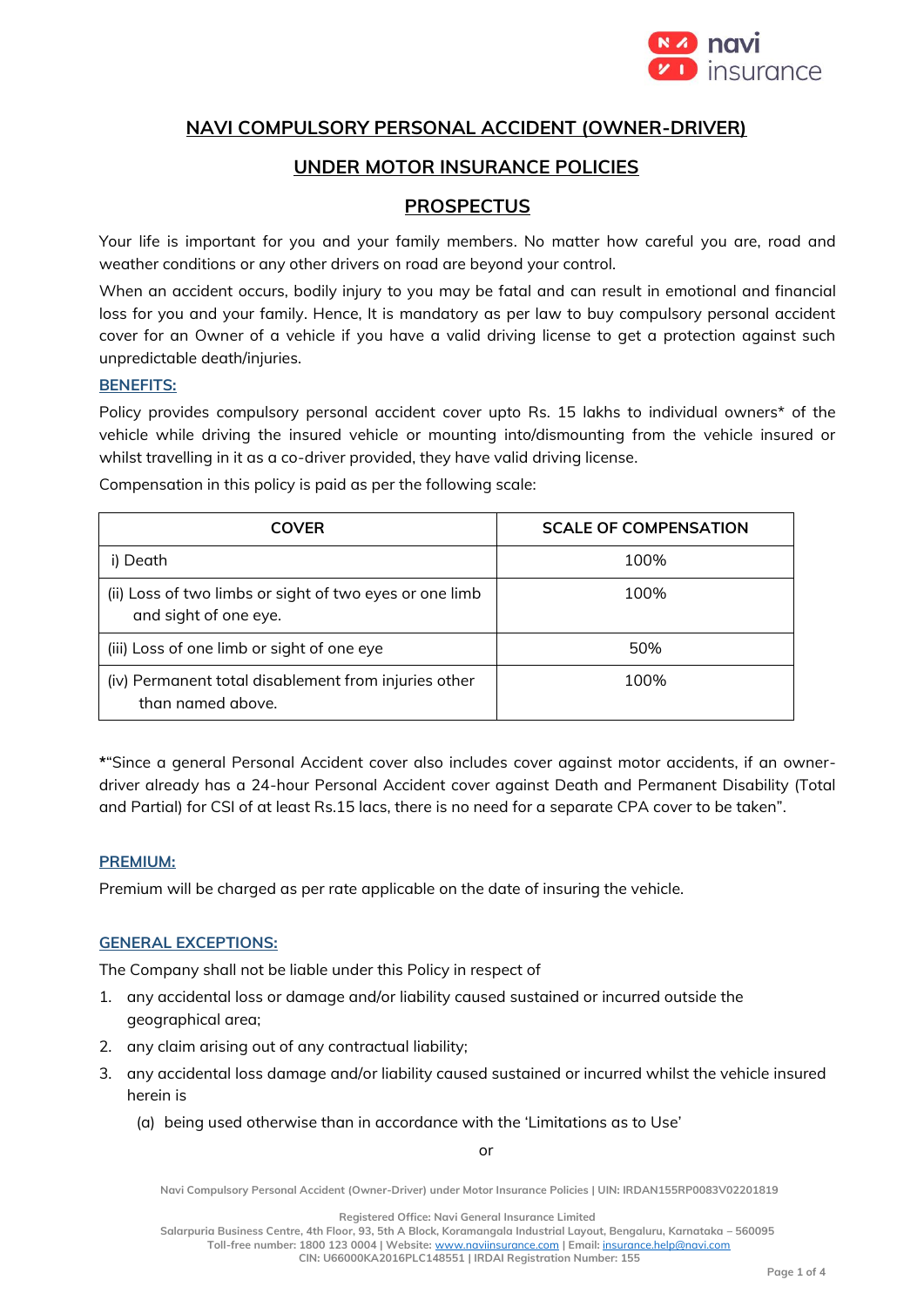

(b) being driven by or is for the purpose of being driven by him/her in the charge of any person other than a Driver as stated in the Driver's Clause.

4. (a) any accidental loss or damage to any property whatsoever or any loss or expense whatsoever resulting or arising there from or any consequential loss

(b) any liability of whatsoever nature directly or indirectly caused by or contributed to by or arising from ionising radiations or contamination by radioactivity from any nuclear fuel or from any nuclear waste from the combustion of nuclear fuel. For the purpose of this exception combustion shall include any self-sustaining process of nuclear fission.

- 5. any accidental loss or damage or liability directly or indirectly caused by or contributed to by or arising from nuclear weapons material.
- 6. any accidental loss damage and/or liability directly or indirectly or proximately or remotely occasioned by contributed to by or traceable to or arising out of or in connection with war, invasion, the act of foreign enemies, hostilities or warlike operations (whether before or after declaration of war) civil war, mutiny rebellion, military or usurped power or by any direct or indirect consequence of any of the said occurrences and in the event of any claim hereunder the insured shall prove that the accidental loss damage and/or liability arose independently of and was in no way connected with or occasioned by or contributed to by or traceable to any of the said occurrences or any consequences thereof and in default of such proof, the Company shall not be liable to make any payment in respect of such a claim.

## *(Note: the above is an abridged wording of the policy exclusions. Please refer to the policy document for the full listing)*

#### **CANCELLATION:**

**Cancellation by You** - Policy/certificate can be cancelled at any time by giving 15 days' prior written notice to us. Refund of premium shall be computed in accordance with short period rate for the period the Policy has been in force provided no claim has occurred up to the date of cancellation.

**Cancellation by Insurer** – We may cancel the policy by sending fifteen days' notice by recorded delivery to you at your last known address on the grounds of misrepresentation, fraud, non-disclosure of material facts or non-cooperation. In the event of cancellation of this Policy on grounds of misrepresentation, fraud, non-disclosure of material facts, the policy shall stand cancelled ab-initio and there will be no refund of premium. In the event the policy is cancelled on the grounds of noncooperation by you then the premium shall be computed and retained in accordance with short period rate for the period the Policy has been in force provided no claim has occurred up to the date of cancellation.

| <b>PERIOD</b>                                 | % OF ANNUAL PREMIUM RATE |
|-----------------------------------------------|--------------------------|
| Not exceeding 1 month                         | 20%                      |
| Exceeding 1 month but not exceeding 2 months  | 30%                      |
| Exceeding 2 months but not exceeding 3 months | 40%                      |
| Exceeding 3 months but not exceeding 4 months | 50%                      |
| Exceeding 4 months but not exceeding 5 months | 60%                      |
| Exceeding 5 months but not exceeding 6 months | 70%                      |

#### **Short period rate of cancellation will be as per table below**:

**Short Period Premium Rate Table**

**Navi Compulsory Personal Accident (Owner-Driver) under Motor Insurance Policies | UIN: IRDAN155RP0083V02201819**

**Registered Office: Navi General Insurance Limited**

**Salarpuria Business Centre, 4th Floor, 93, 5th A Block, Koramangala Industrial Layout, Bengaluru, Karnataka – 560095 Toll-free number: 1800 123 0004 | Website:** [www.naviinsurance.com](http://www.naviinsurance.com/) **| Email:** [insurance.help@navi.com](mailto:insurance.help@navi.com) **CIN: U66000KA2016PLC148551 | IRDAI Registration Number: 155**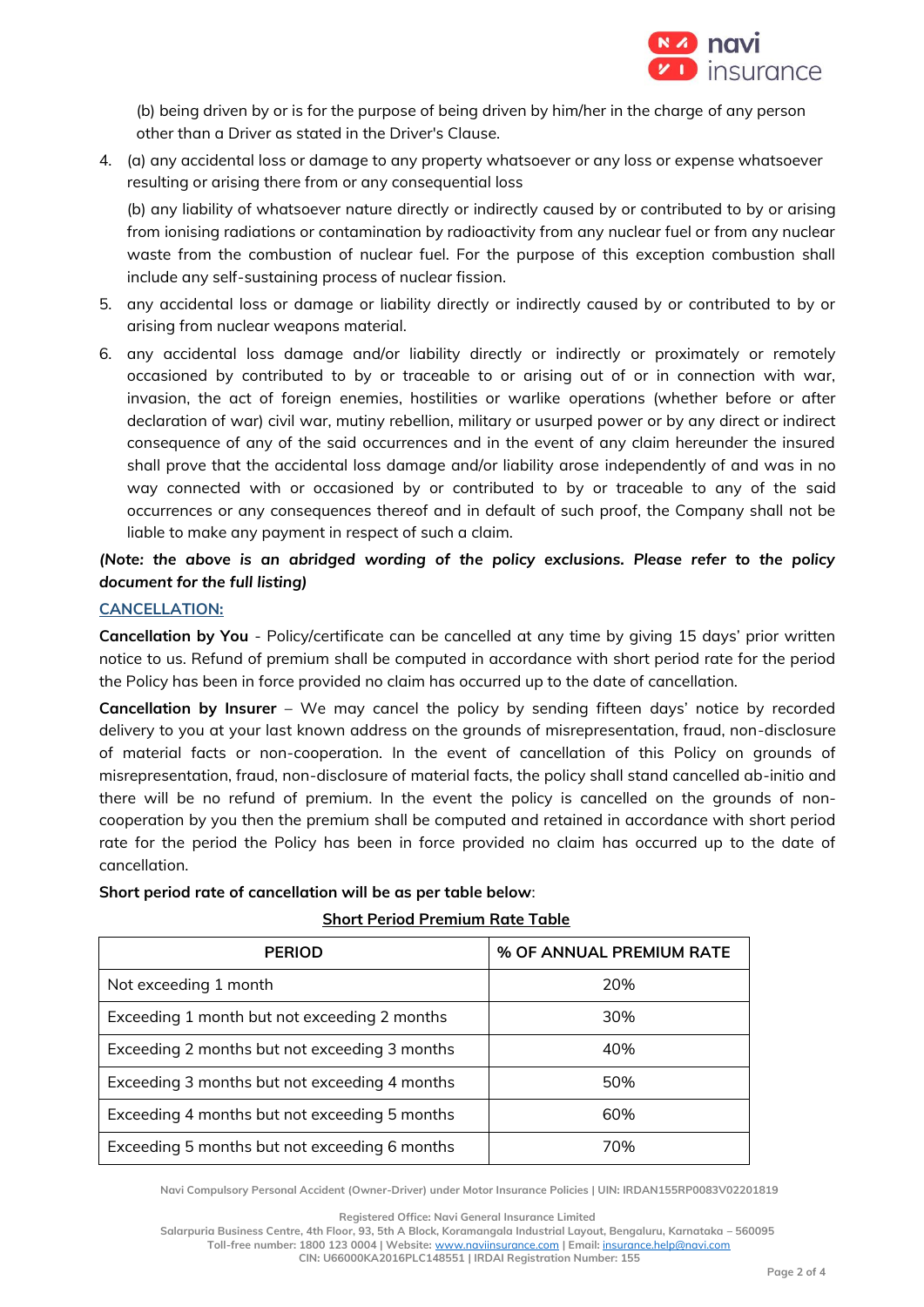

| Exceeding 6 months but not exceeding 7 months | 80%                       |
|-----------------------------------------------|---------------------------|
| Exceeding 7 months but not exceeding 8 months | 90%                       |
| Exceeding 8 months                            | Full annual premium/ rate |

#### **RENEWAL OF POLICY:**

The Policy can be renewed on or before the end of the Policy Period subject to realization of renewal premium. However, we shall not be bound to give notice that such renewal is due. Also, we may exercise option of not renewing the policy on grounds of fraud, misrepresentation, non-cooperation, moral hazard or suppression of any material fact either at the time of taking the Policy or any time during the currency of the policy. Policy coverage, premium, and terms and conditions of the policy may change on renewal.

### **CLAIMS PROCEDURE:**

We all take precautions to avert accidents however in the event of any unfortunate accident be rest assured of complete assistance from us.

It is very convenient to get in touch with us by calling our Toll-Free Helpline on **18001230004**. Alternatively, one can reach us by using Mobile Application OR Customer Portal at our Website [www.naviinsurance.com](http://www.naviinsurance.com/) OR by sending an e-mail at [insurance.help@navi.com](mailto:insurance.help@navi.com).

Intimation of claim to us, immediately on occurrence, will ensure prompt and effective assistance.

#### **Claim Notification & Registration:**

Notify or submit a claim by following way;

- By calling Toll Free 18001230004 OR
- By sending an E Mail to [insurance.help@navi.com](mailto:insurance.help@navi.com) OR
- For Senior Citizens, we have a special cell and Our Senior Citizen customers can email us at [seniorcare@navi.com](mailto:seniorcare@navi.com) for priority resolution
- Through Customer Portal on website [www.naviinsurance.com](http://www.naviinsurance.com/) OR
- Directly walk into branch

**Claims**: Claims will be settled post receipt of necessary documents.

We will require following documents to process standalone personal accident (owner-driver) claim. You may provide the same to enable us to promptly settle your claim.

### **Documents Required for settlement of Claim:**

- Policy copy
- Certificate from government hospital doctor confirming the nature and degree of disability
- Discharge summary of the treating hospital clearly indicating the Hospital Registration No.
- Diagnostic reports
- FIR / Panchanama– (if Notified to Police) Attested or Original
- Final Police Report- (if applicable)
- Death Certificate\*
- Post Mortem report\*
- Legal Heir certificate /nominee certificate\*
- Driving license of owner driver

**Navi Compulsory Personal Accident (Owner-Driver) under Motor Insurance Policies | UIN: IRDAN155RP0083V02201819**

**Registered Office: Navi General Insurance Limited**

**Salarpuria Business Centre, 4th Floor, 93, 5th A Block, Koramangala Industrial Layout, Bengaluru, Karnataka – 560095 Toll-free number: 1800 123 0004 | Website:** [www.naviinsurance.com](http://www.naviinsurance.com/) **| Email:** [insurance.help@navi.com](mailto:insurance.help@navi.com)

**CIN: U66000KA2016PLC148551 | IRDAI Registration Number: 155**